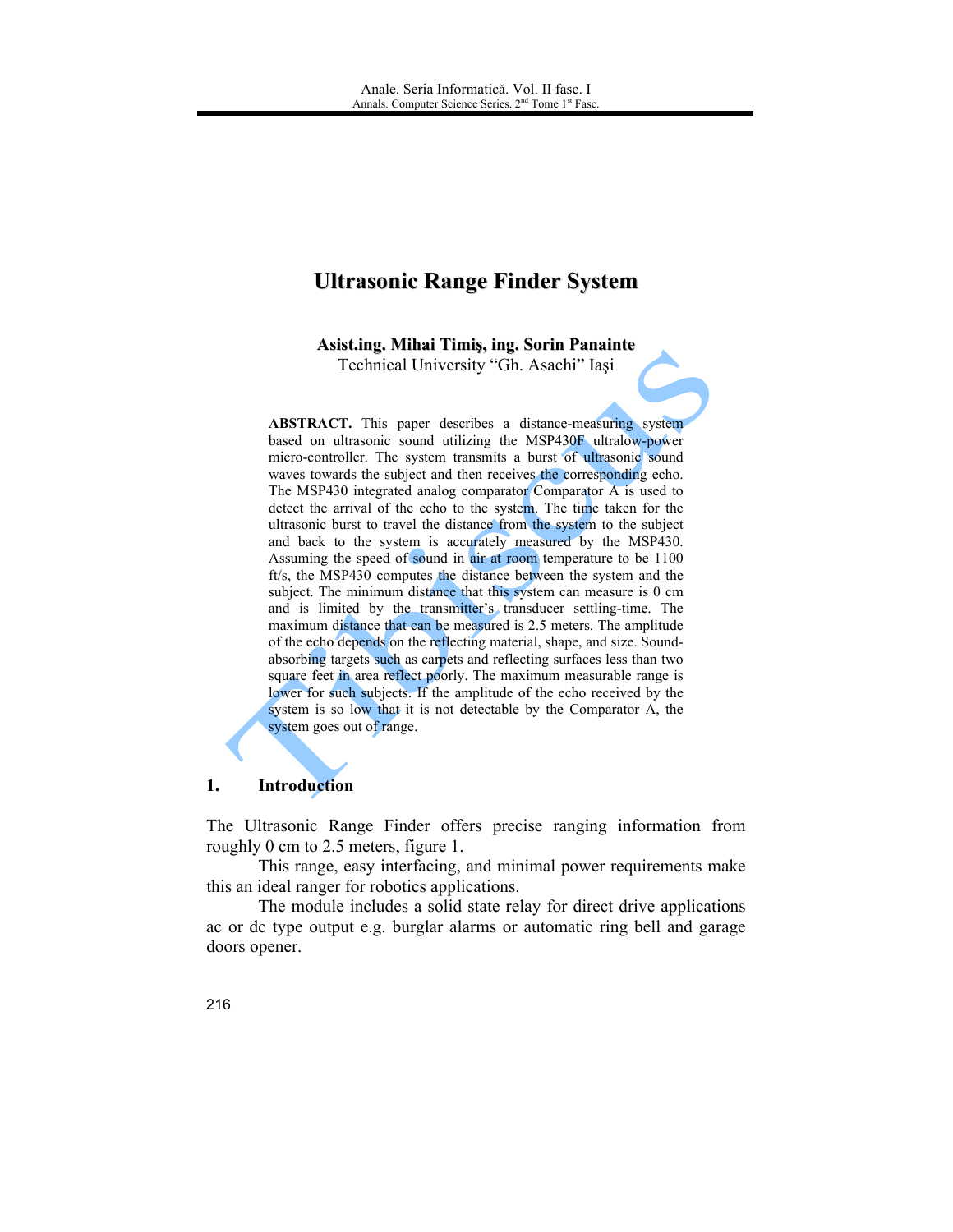The output RF interface 433Mhz is designed with a TX 433-LC chip and provides one way link 9600 (8N1) baud rate for future extensions of the module applications area.

There are implemented also, 4 warning levels user selectable and the module has the capability to measure the ambient temperature.



#### $2<sup>1</sup>$ **Theory of Operation**

The ranger works by transmitting a pulse of sound outside the range of human hearing.

This pulse travels at the speed of sound (roughly 0.9 ft/msec) away from the ranger in a cone shape and the sound reflects back to the ranger from any object in the path of this sonic wave.

The ranger pauses for a brief interval after the sound is transmitted and then awaits the reflected sound in the form of an echo.

After the ranger has computed the distance the two values of temperature and distance are sent over the RF serial link (see the technical data for the RF chip in the next chapter) each one preceded by the corespondent ASCII identifier T respectively D.

The controller checks the state of the SW1 switches and compares the computed distance with the corresponding software preset value.

If the distance value is smaller, the SOLID State Relay will close the J3 contact thus the load connected there will be turned on

The devices used to transmit and receive the ultrasonic sound waves in this application are 40-kHz ceramic ultrasonic transducers from Murata.

The MSP430 drives the transmitter transducer with a 12-cycle burst of 40-kHz square-wave signal derived from the crystal oscillator, and the receiver transducer receives the echo. The Timer A in the MSP430 is configured to count the 40-kHz crystal frequency such that the time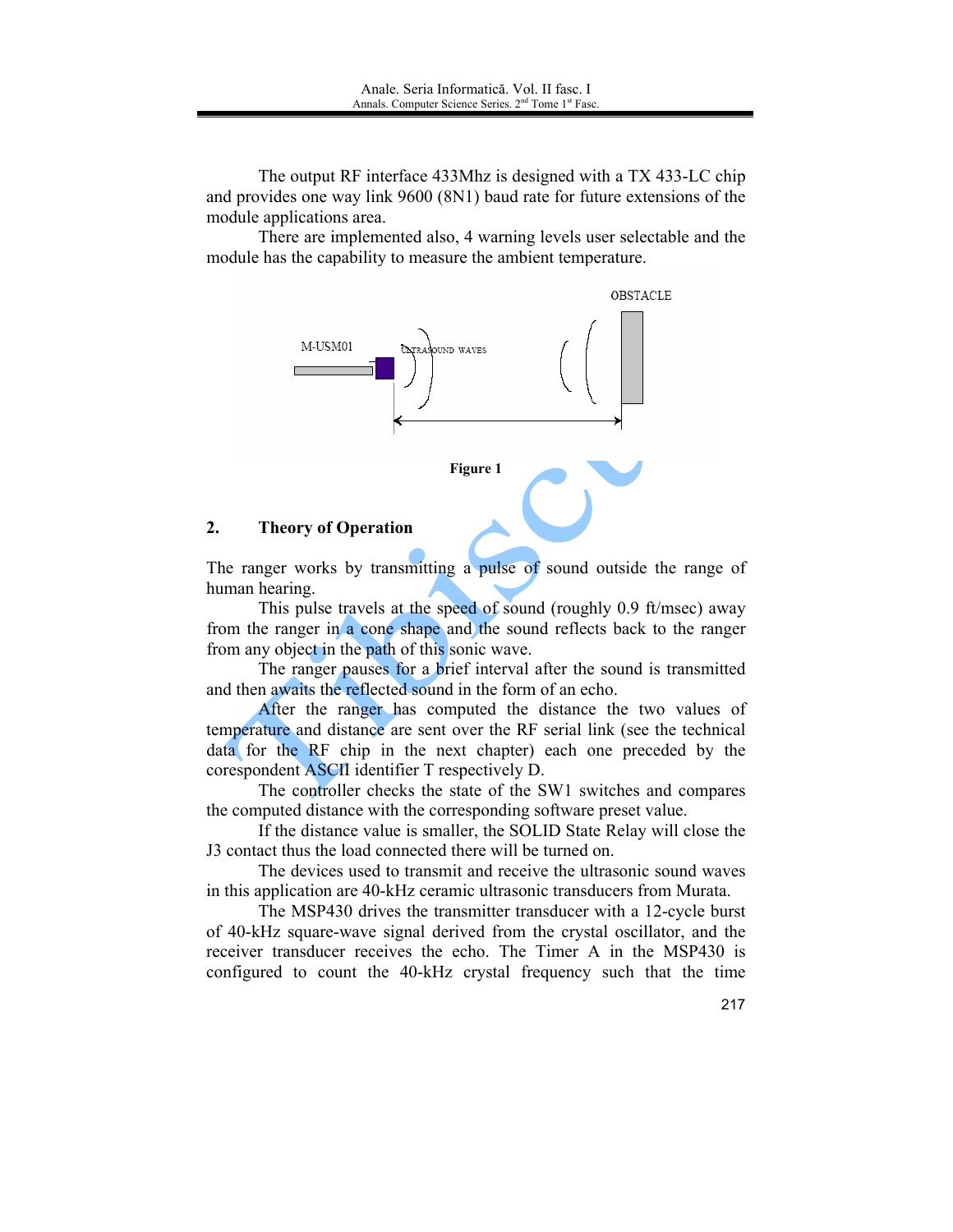measurement resolution is 25 us. The measurement time base is very stable as it is derived from a quartz-crystal oscillator. The echo received by the receiver transducer is amplified by an operational amplifier and the amplified output is fed to the Comparator A input.

The Comparator A senses the presence of the echo signal at its input and triggers a capture of Timer A count value to capture compare register CCR<sub>1</sub>.

The capture is done exactly at the instant the echo arrives at the system. The captured count is the measure of the time taken for the ultrasonic burst to travel the distance from the system to the subject and back to the system. The distance in inches from the system to the subject is computed by the MSP430 using this measured time.

Figure 2 shows the oscilloscope traces for one complete measurement cycle.

Trace 1 shows the 12-cycle, 40-kHz burst at the output of the transmitter transducer. Trace 2 shows the amplified receiver transducer output at pin 1 of the operational amplifier. The first burst-signal on the trace represents the signal directly received from the transmitter and is ignored by the MSP430. The next burst on the trace represents the echo reflected by the subject and is the signal used by the MSP430 for measurement. Trace 3 shows the width of the time interval measured by the MSP430. This width represents the time it takes for the burst to travel the distance from the measuring system to the subject and back, and it depends on the distance measured.

### $3.$ **Connections**

The ranger requires four connections to operate.

First are the power and ground lines. The ranger requires a 9V power supply capable of handling roughly 30mA of continuous output. The remaining two wires are the solid state relay output contacts.

The connections can be made by soldering wire leads to the board or header pins/sockets depending on your needs.

## **Specifications**

| Frequency $\dots \dots \dots \dots \dots 40$ [KHz] |  |
|----------------------------------------------------|--|
|                                                    |  |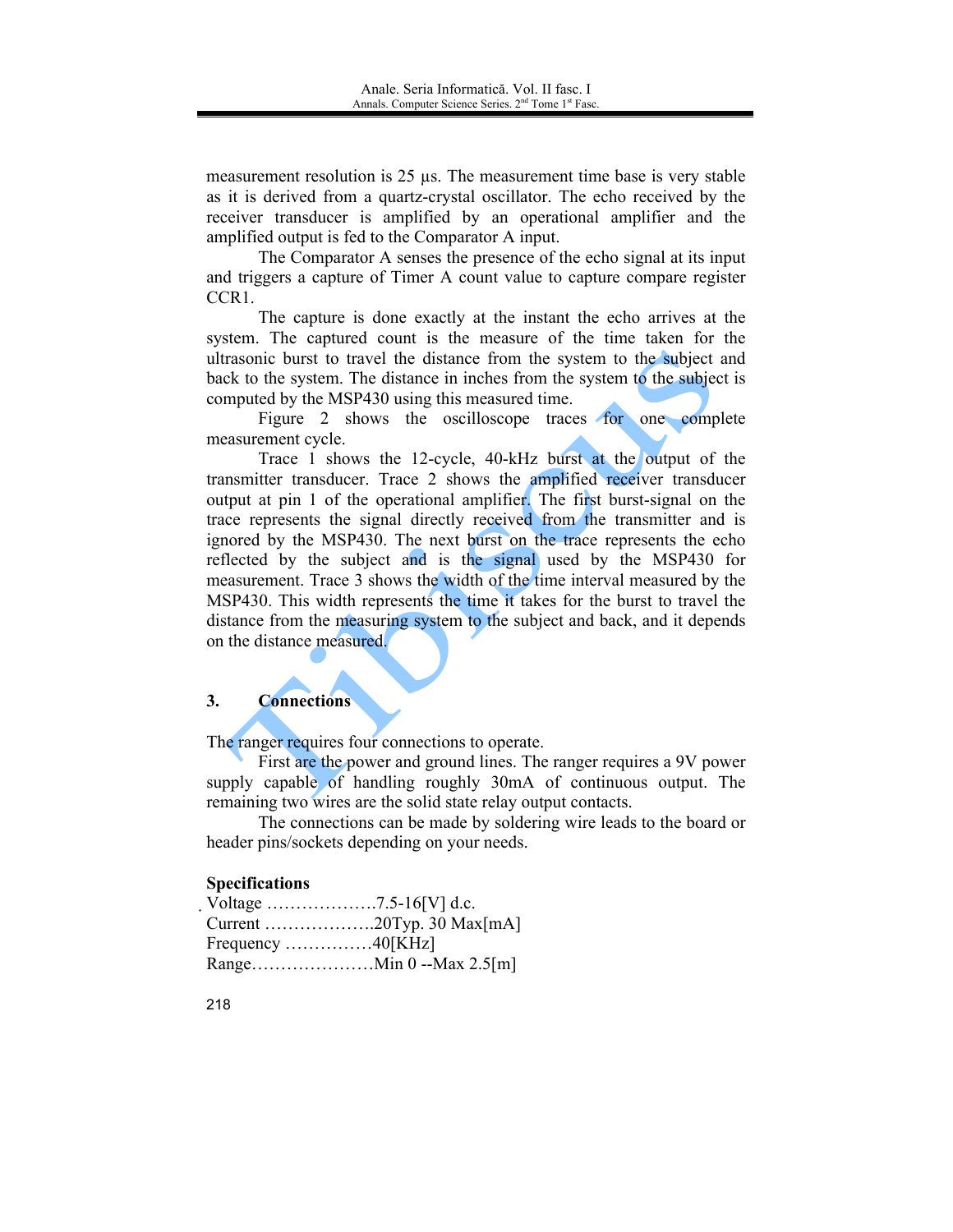

Output: Solid State Relay contact N.O.; 433MHz RF one way link; WIRED /9600/8N1/serial link

Input: warning level preset switch /four combinations.